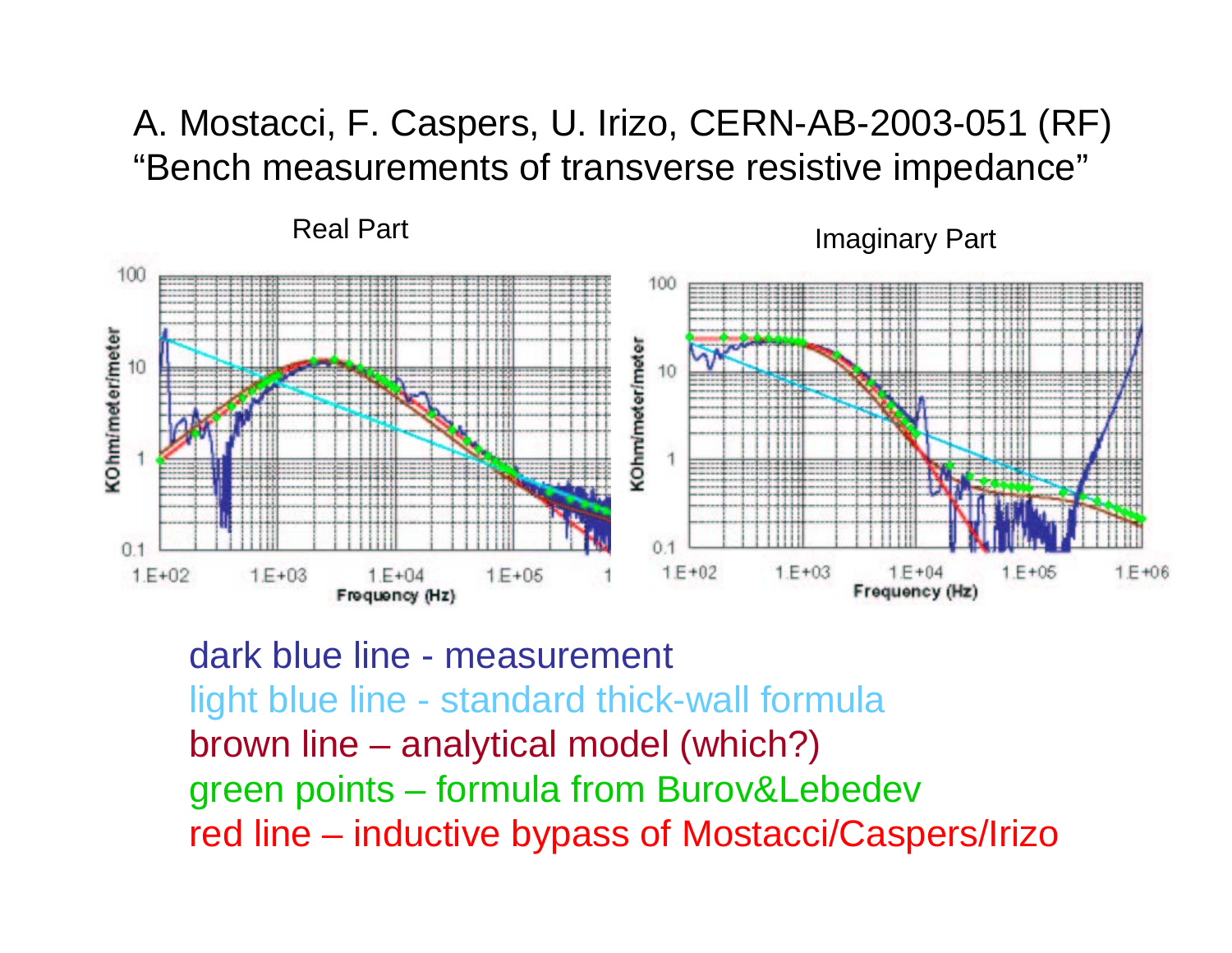inductive bypass from Luc Vos (no dependence on wall thickness  $t -$  for infinite wall? physical origin is obscure)

$$
\frac{Z_{l}}{l} = \frac{1 - i \operatorname{sgn}(\omega)}{2\pi b} \sqrt{\frac{|\omega| \rho Z_{0}}{2c}}
$$

$$
\frac{Z_t}{l} = -\frac{2c}{\omega b^2} \frac{Z_l}{l} \frac{i\omega L}{2\pi} \frac{1}{Z_l - i \frac{\omega L}{2\pi}}
$$

inductive bypass from Caspers, Mostacci, Irizo (here inductive effect depends on  $t$  and disappears for an infinite wall; physical origin obvious)

$$
\frac{Z_t}{l} = \frac{c}{\pi b^3 \sigma \omega t} \frac{1 - i\omega_c/\omega}{1 + (\omega_c/\omega)^2}
$$

$$
\omega_c = \frac{2}{\pi \mu b \sigma t}
$$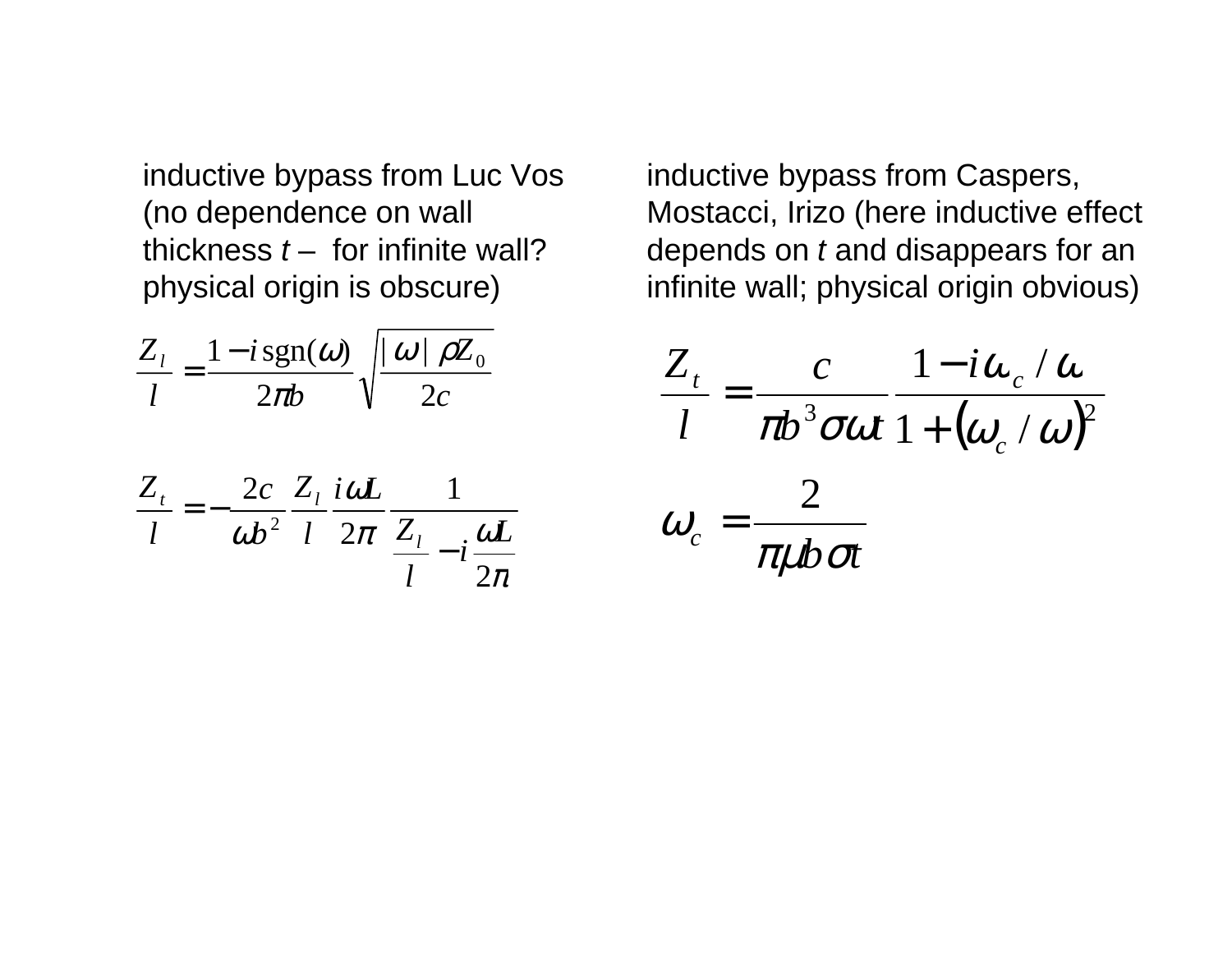### comparison for warm BPMs



inductive bypass - Mostacci/Caspers inductive bypass – Luc Vos Burov/Lebedev – steel Burov/Lebedev – copper coating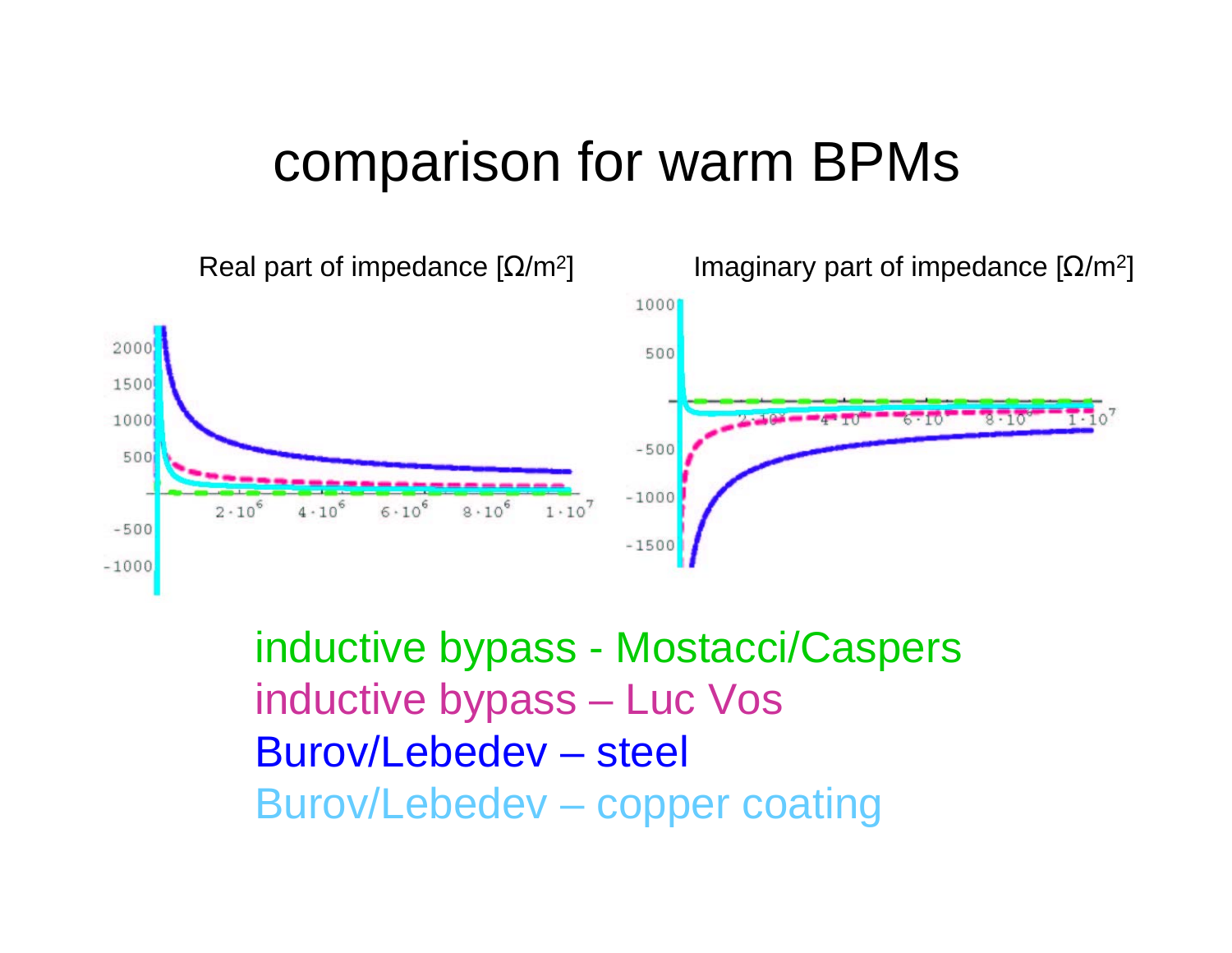# comparison for Fritz' Experiment

Real part of impedance [ $\Omega$ /m $^2$ ] double logarithmic scale

Imaginary part of impedance [ $\Omega$ /m $^2$ ] double logarithmic scale

#### **measured**



inductive bypass - Mostacci/Caspers thick-wall inductive bypass – Luc Vos thick-wall formulaBurov/Lebedev – steel Burov/Lebedev – copper coating